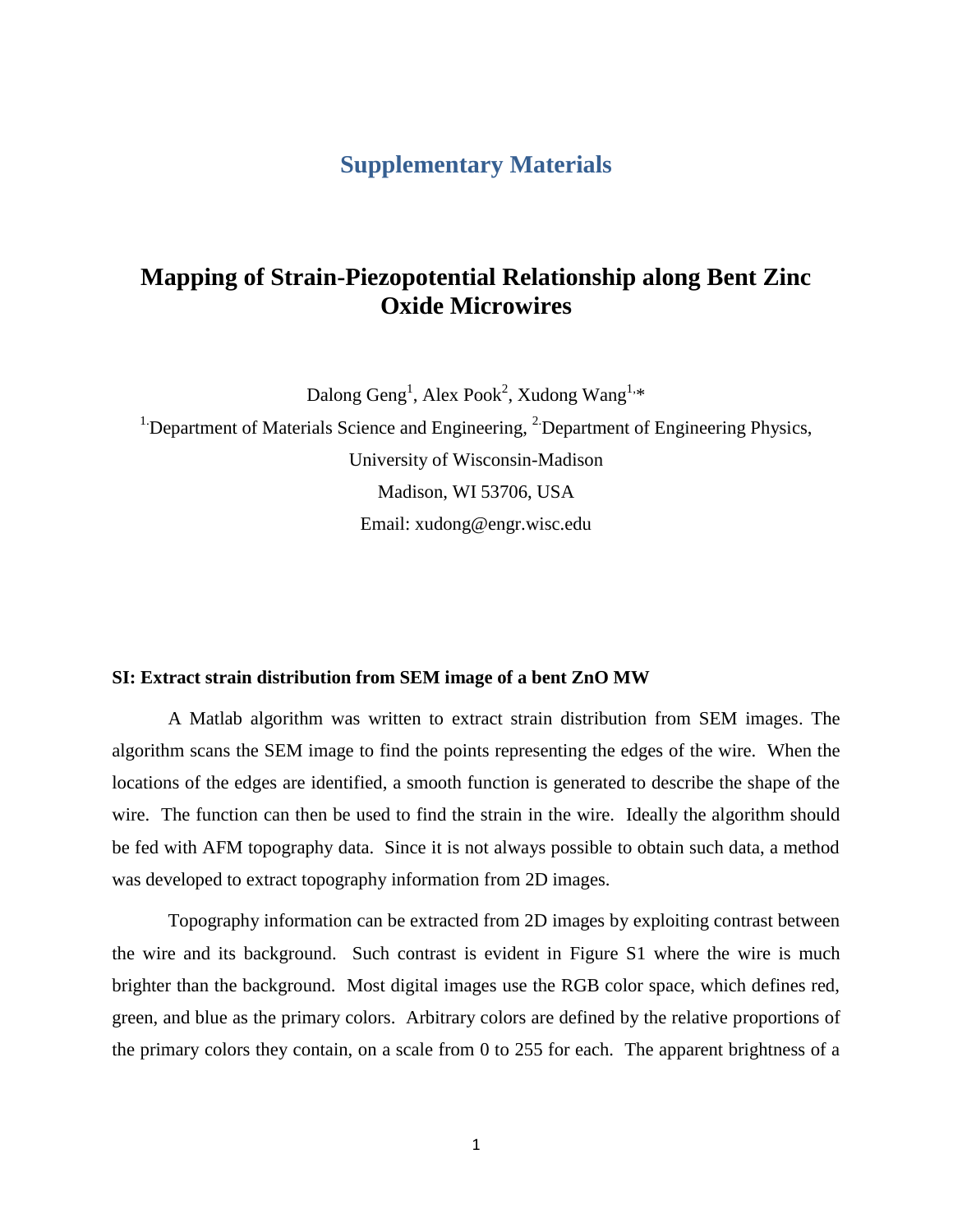color can be measured by its relative luminance. In the RGB color space, relative luminance is given by

$$
Y = 0.2126 R + 0.7152 G + 0.0722 B \tag{1}
$$

where R, G, and B are the relative proportions of red, green, and blue as defined in the color space. In a digital image, pixels are arranged in an evenly spaced grid, and the color of each pixel is stored as a set of three integers from 0 to 255 representing its position in the RGB color space. The data extraction routine maps each pixel to a location in 3D space. The length scale of an image of a wire is used to map each pixel to a position in the x-y plane (with origin at the bottom left corner of the image) based on its location within the grid of the image. Then the color data from each pixel is used to compute its relative luminance. Once this is complete, the routine maps the relative luminance of each pixel to a height above the x-y plane. The contrast between the wire and background results in a large difference in luminance and correspondingly a large difference in height. This mapping mimics the structure of AFM topography data, and allows SEM or even optical images to be used in the strain algorithm.



**Figure S1**: SEM image of a ZnO microwire showing the typical contrast with the background. Topography information can be extracted from such images by exploiting contrast between the wire and its background. The ZnO wire in this SEM image is bent and secured by two Au electrode walls.

The strain algorithm begins with data in the form of points in 3-dimensional space, representing a surface above the x-y plane. The coordinate system is defined to place the surface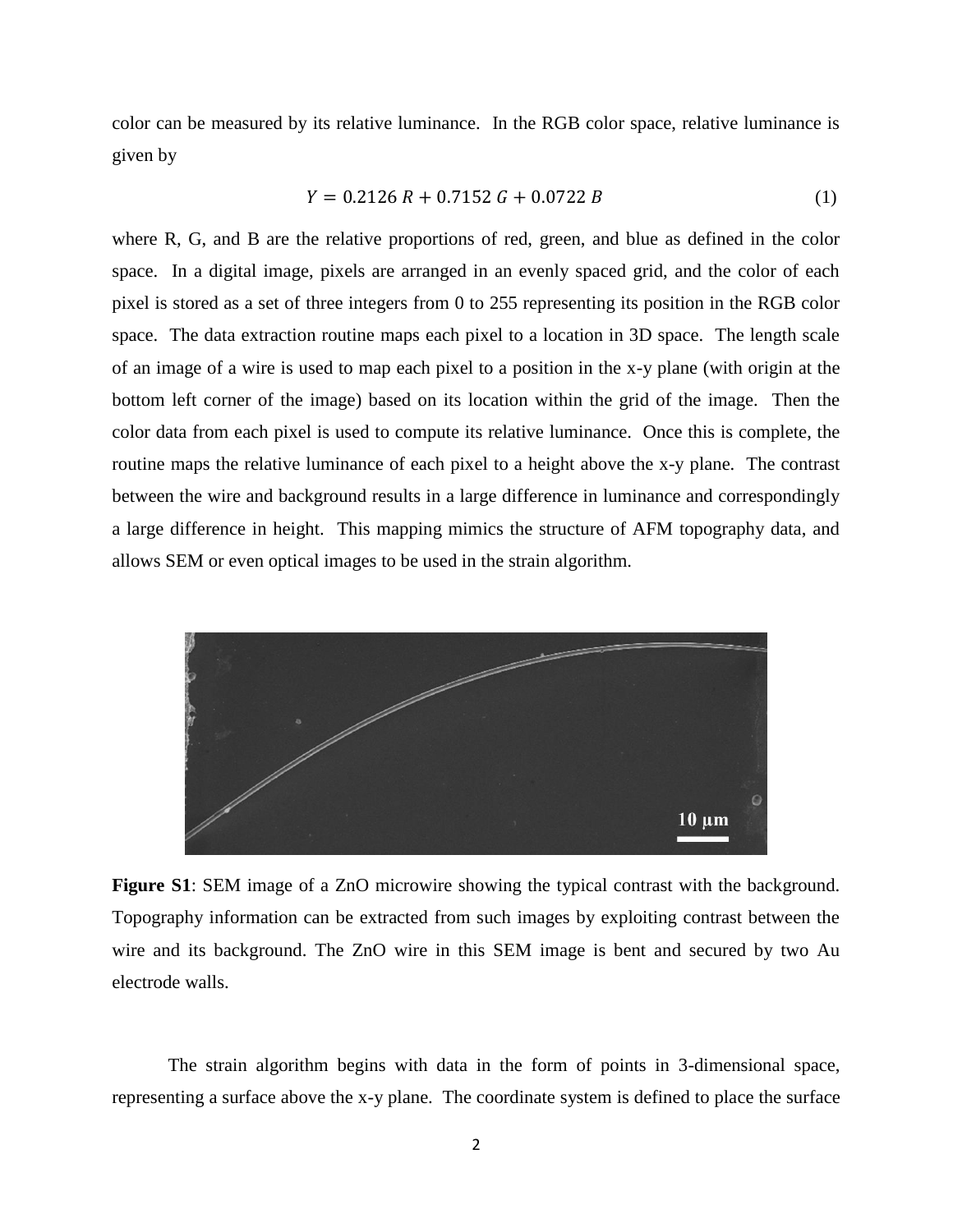above the first quadrant, with the origin at the bottom-left corner of the image. Figure S2 shows an example of such a topography image, with height represented by color. Since the AFM takes data in a regular grid pattern with respect to that plane, each data point has a unique set of x-y coordinates. The algorithm scans the data points in a way analogous to the AFM. The data points can be considered a set of lines in the y-direction, and the algorithm considers these lines one at a time. Starting at the x-axis, it compares each point in succession. Since the wire generally appears much taller that the surface it rests on, it can be expected that the algorithm will encounter a large slope when it reaches the edge of the wire.



**Figure S2**: A typical topography image, with wires clearly visible against the blue substrate surface. Dimensions are in μm.

To define the edge of the wire, a slope is determined to trigger the algorithm. The presence of noise in the data is a source of uncertainty, as it must be determined that the slope is the actually the wire, and not an artifact on the substrate surface. To minimize that problem, a statistical analysis is used to define the critical slope. The algorithm scans each line in its entirety, starting at the x-axis (the minimum y-value), and records the value of each positive slope it encounters. The critical slope is then defined as some number of standard deviations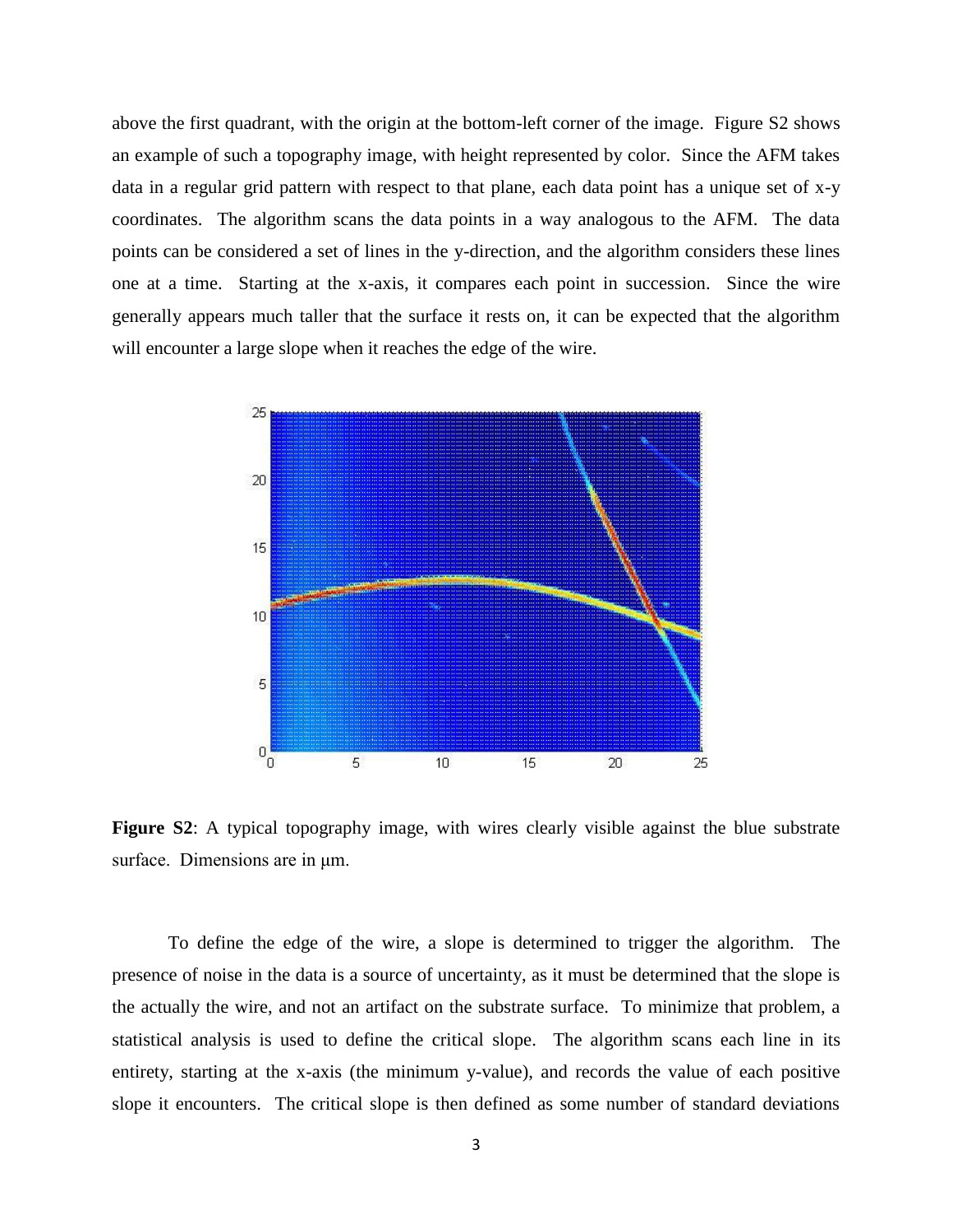greater than the average. The precise number of standard deviations is not fixed to allow adjustment for different data sets. This procedure is repeated for each line, as it is not assumed that the slope on the edge of the wire will be constant along its length. The algorithm also takes the maximum height of the structure into account. When performing the data collection pass on each line, it calculates the average z-position for all the points. A critical height is then determined in the same way as the critical slope. This step allows out most large artifacts to be automatically ruled out, as well as most objects smaller than the wire. After collecting data, the algorithm performs a second pass, again examining slopes. When it encounters a slope greater than the critical slope, it then finds the maximum height of structure containing that slope and compares it to the critical height. If the maximum height is greater than the critical height, the slope is accepted as the edge of the wire. Once one edge has been found, the entire procedure is repeated, this time starting at the top of the image (the maximum y-value), to find the other edge.

Once both edges are defined, the center of the wire along each line is determined to be half way between the edges on that line. The line defined by these center points is assumed to represent the neutral surface of the wire. A polynomial function is fit to the center points:

$$
f(x) = \sum_{i=1}^{N} a_i x^{N-1}
$$
 (2)

where N-1 is the degree of the polynomial. The degree is determined by the overall shape of the wire. It must be high enough to accommodate all bends in the wire, as for example, a second degree polynomial can only model a single bend. The degree must also be low enough to eliminate any local changes in concavity not found in the wire.

Figure S3 shows the coordinate system used for strain analysis. The neutral surface is given by line DE. The algorithm assumes that only bending stresses are present. Under those conditions, the strain in the x-direction is given by

$$
\varepsilon_x = -\frac{y}{\rho} \tag{3}
$$

where  $\rho$  is the radius of curvature. The strains in the y and z directions are related to Poisson's Ratio as follows: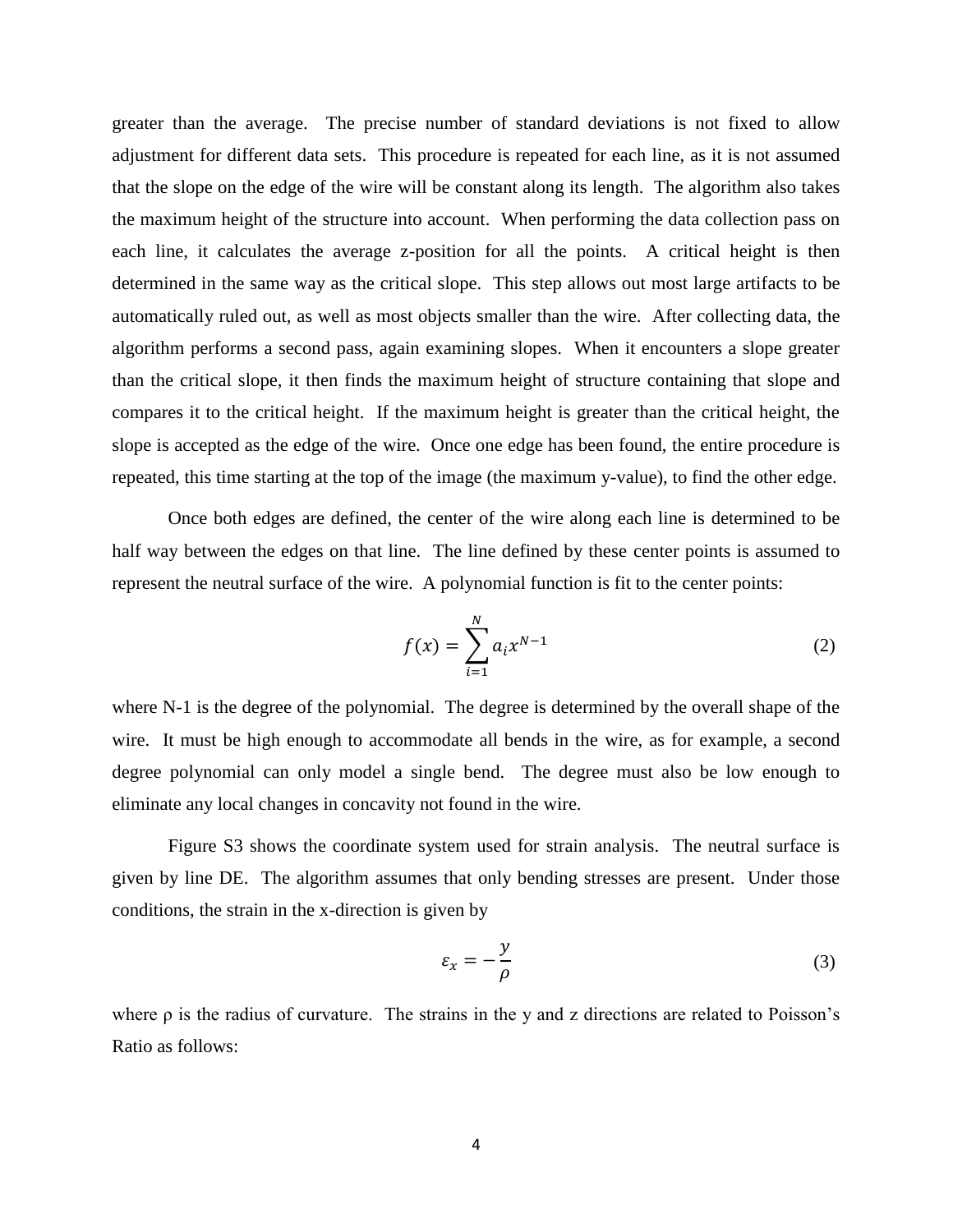$$
\varepsilon_y = \varepsilon_z = v \varepsilon_x \tag{4}
$$

The radius of curvature is given by the reciprocal of curvature.



**Figure S3**: The coordinate system used for strain analysis. [1]

As strain does not depend on arc length, it is reasonable to assume that the relation is preserved even when arc length approaches zero. Thus the local curvature of a function can be used to find the local strain. For a function  $y = f(x)$  in the x-y plane, the signed curvature is given by

$$
\kappa(x) = \frac{\frac{d^2 f}{dx^2}}{\left[1 + \left(\frac{df}{dx}\right)^2\right]^{3/2}}
$$
(6)

Substituting equations 5 and 6 into equation 3 gives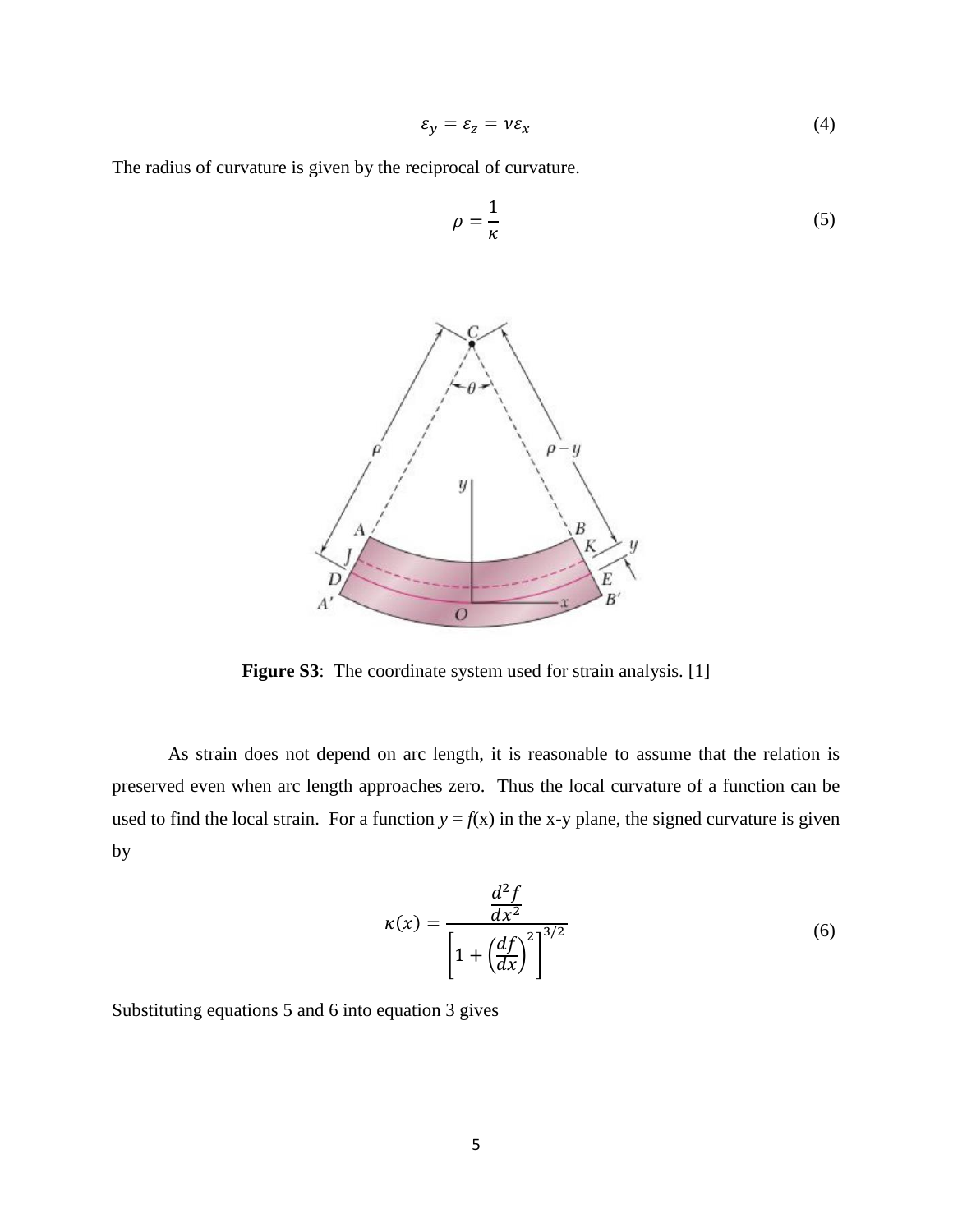$$
\varepsilon_x = -y \left[ \frac{\frac{d^2 f}{dx^2}}{\left[ 1 + \left( \frac{df}{dx} \right)^2 \right]^{3/2}} \right] \tag{7}
$$

Equation 7 is applied to the polynomial from equation 2 to yield a strain field for the wire.

The preceding equation for strain can be checked against the case of Euler beam theory, which also assumes pure bending. It also assumes small deformations. In that theory the strain is

$$
\varepsilon_x = -y \frac{d^2 f}{dx^2} \tag{8}
$$

Under the assumption of small deformations, the slope of  $f(x)$  must be much smaller than unity. Thus

$$
\left[1 + \left(\frac{df}{dx}\right)^2\right]^{3/2} \approx 1\tag{9}
$$

and equation 7 reduces to equation 8.



### **SII: A typical 3DKPM image**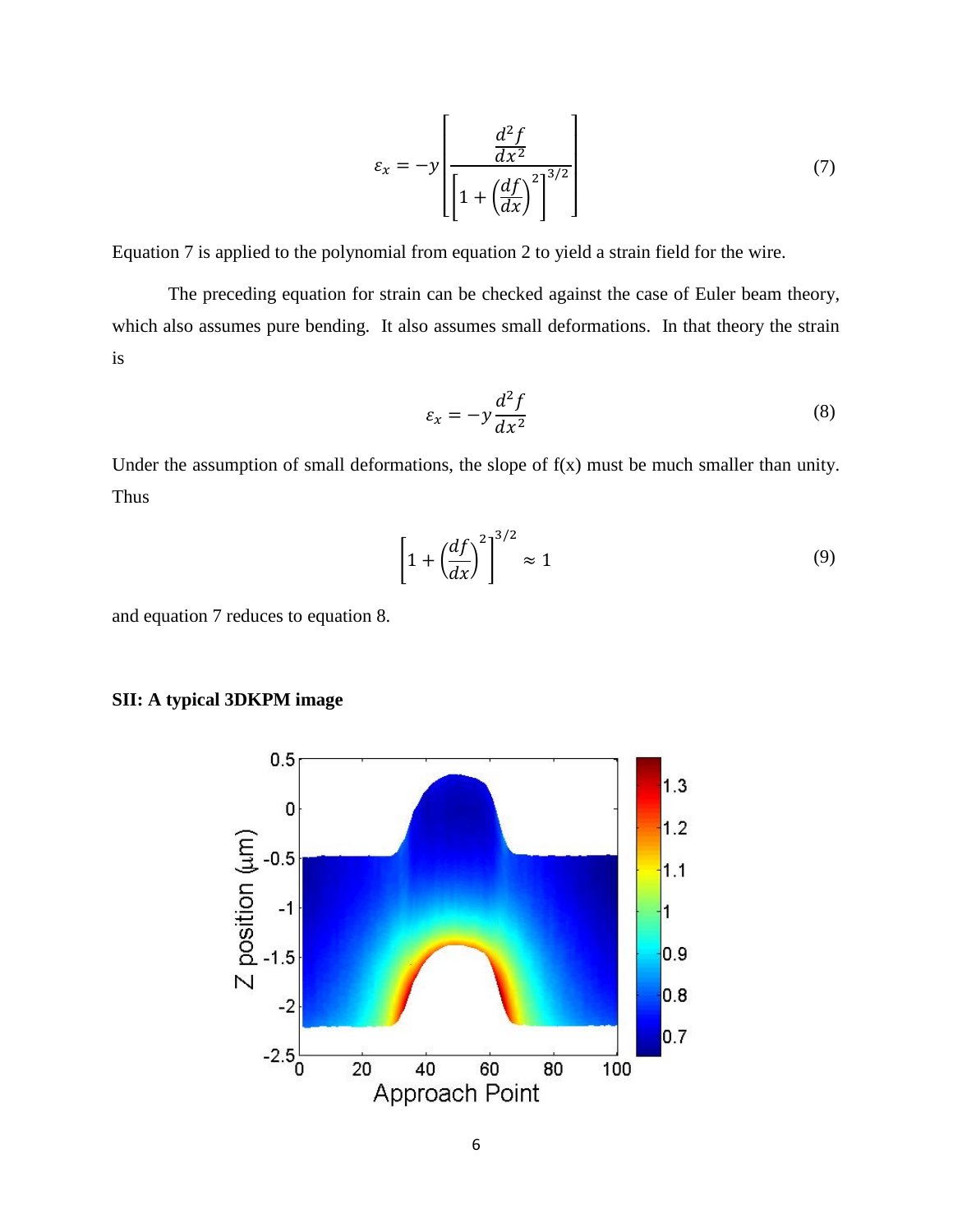**Figure S4:** A typical 3DKPM image. The center blank area covered by red color is the cross section of a wire sitting on a flat substrate. A spatial electric potential map was constructed on the *x-z* plane after each 3DKPM scan. For each point on x axis, the conductive AFM tip was lifted over the sample surface and then moved downward until it contacts the sample surface. Spatial electric potential above this point is measured and recorded. Then the AFM tip moves laterally to the next approach point and repeats this cycle until a slice of electric potential map on the *x-z* plane is obtained. The magnitude of electric potential is represented by color. The unit of the color bar on right is volt.



**SIII: 3DKPM results on a straight ZnO MW**

**Figure S5**: 3DKPM results on a straight ZnO MW. (a) SEM image of the straight ZnO MW without any strain sitting on the trench floor between the two Au electrodes. (b) Under different  $V<sub>b</sub>$ , no obvious potential differences were detected when  $V<sub>b</sub>$  was varied from 0V to 7V. This experiment suggests that the contribution of  $V<sub>b</sub>$  to potential difference measured by 3DKPM is